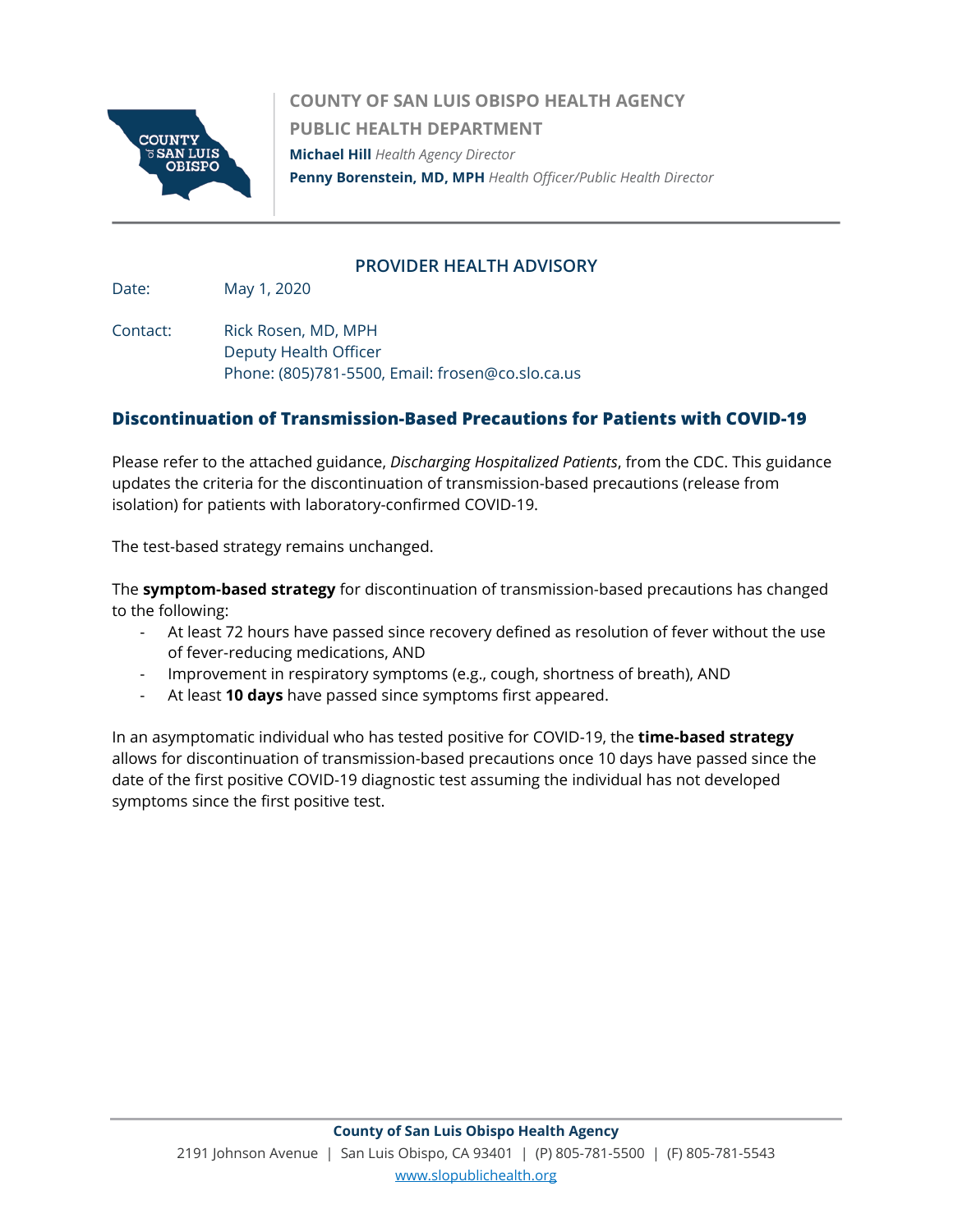

## [Coronavirus](https://www.cdc.gov/coronavirus/2019-nCoV/index.html) Disease 2019 (COVID-19)

# Discontinuation of Transmission-Based Precautions and Disposition of Patients with COVID-19 in Healthcare Settings (Interim Guidance)

CDC guidance for COVID-19 may be adapted by state and local health departments to respond to rapidly changing local circumstances.

#### Summary of Changes to the Guidance

Below are changes to the guidance as of April 30, 2020:

- Changed the name of the 'non-test-based strategy' to the 'symptom-based strategy' for those with symptoms and the 'time-based strategy' for those without symptoms and updated these to extend the duration of Transmission-Based Precautions to at least 10 days since symptoms first appeared. This update was made based on evidence suggesting a longer duration of viral shedding and will be revised as additional evidence becomes available. This time period will capture a greater proportion of contagious patients; however, it will not capture everyone.
- Added criteria for discontinuing Transmission-Based Precautions for patients who have laboratory-confirmed COVID-19 but have not had any symptoms of COVID-19.

The decision to discontinue [Transmission-Based Precautions](https://www.cdc.gov/coronavirus/2019-ncov/infection-control/control-recommendations.html) for patients with confirmed COVID-19 should be made using either a test-based strategy or a symptom-based (i.e., time-since-illness-onset and time-since-recovery strategy) or time-based strategy as described below. Meeting criteria for discontinuation of Transmission-Based Precautions is not a prerequisite for discharge.

- Test-based strategy
	- Resolution of fever without the use of fever-reducing medications and
	- o Improvement in respiratory symptoms (e.g., cough, shortness of breath), and
	- Negative results of an FDA Emergency Use Authorized COVID-19 molecular assay for detection of SARS-CoV-2 RNA from at least two consecutive nasopharyngeal swab specimens collected ≥24 hours apart (total of two [negative specimens\)](https://www.cdc.gov/coronavirus/2019-ncov/lab/guidelines-clinical-specimens.html) [\[1](https://www.cdc.gov/coronavirus/2019-ncov/healthcare-facilities/hcp-return-work.html#f1)[\]. See Interim Guidelines for Collecting, Handling, and Testing Clinical Specimens for 2019](https://www.cdc.gov/coronavirus/2019-ncov/lab/guidelines-clinical-specimens.html)

#### Discontinuation of Transmission-Based Precautions for patients with COVID-19:

Patients with laboratory-confirmed COVID-19 who have not had any symptoms should remain in Transmission-Based Precautions until either:

Symptomatic patients with COVID-19 should remain in Transmission-Based Precautions until either:

Novel Coronavirus (2019-nCoV). Of note, there have been reports of prolonged detection of RNA without direct correlation to viral culture.

- Symptom-based strategy
	- <sup>o</sup> At least 3 days (72 hours) have passed *since recovery* defined as resolution of fever without the use of feverreducing medications and improvement in respiratory symptoms (e.g., cough, shortness of breath); and,
	- At least 10 days have passed since symptoms first appeared

- Test-based strategy
	- Negative results of an FDA Emergency Use Authorized COVID-19 molecular assay for detection of SARS-CoV-2 RNA from at least two consecutive nasopharyngeal swab specimens collected ≥24 hours apart (total of two negative specimens) Note because of the absence of symptoms it is not possible to gauge where these